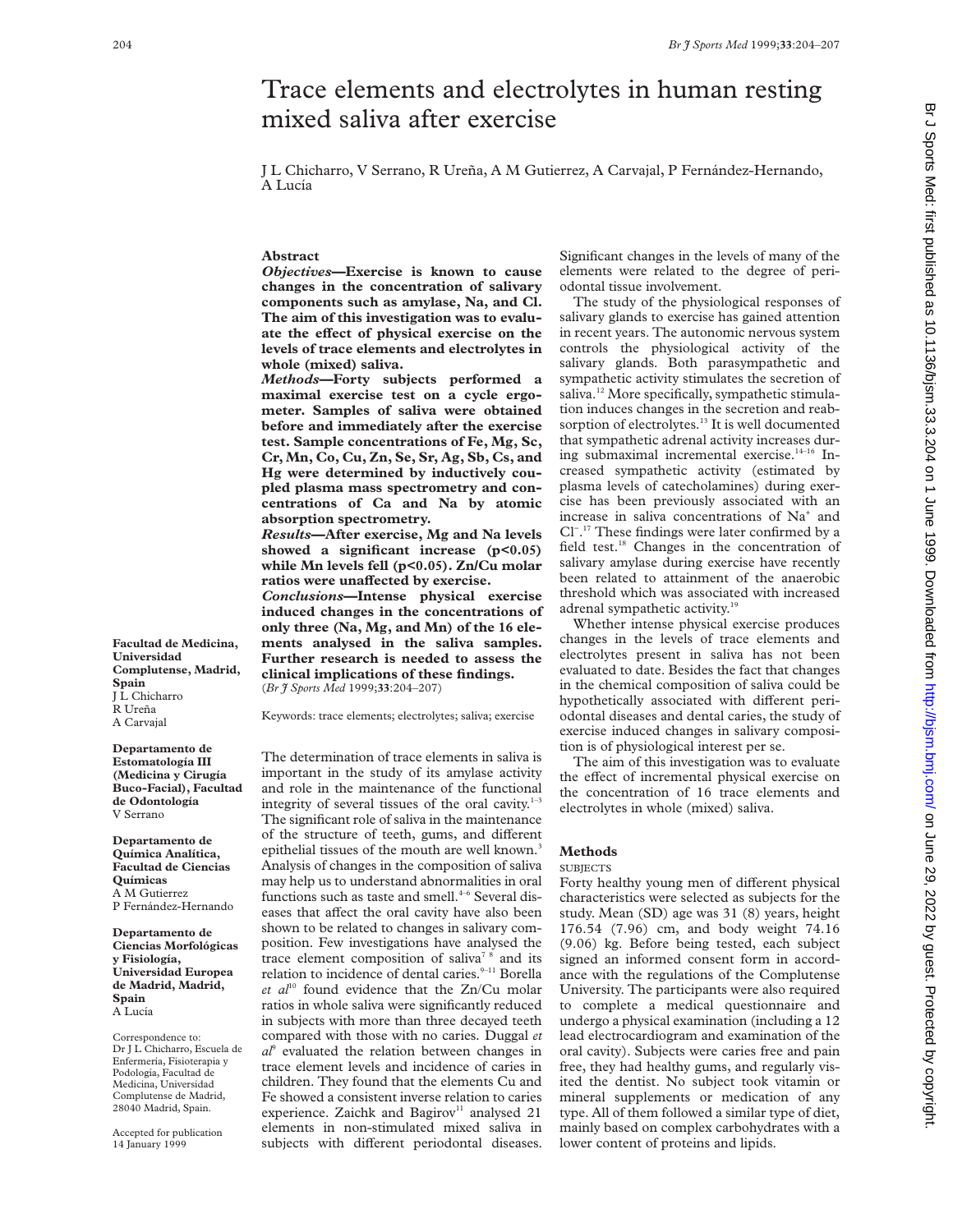# EXERCISE TEST

Each subject performed an incremental exercise test to exhaustion to determine maximal  $oxygen$  uptake  $(Vo<sub>2</sub>MAX)$  and other ergospirometric variables using an automated breath by breath system (CPX; Medical Graphics, St Paul, Minnesota, USA). The test was performed on a cycle ergometer (Ergoline 90; Ergometrics, Barcelona, Spain) at the same time of day (1000–1200 h) after an overnight fast. All the subjects were instructed to follow the same type of carbohydrate-rich diet the day before testing. The exercise consisted of a ramp protocol which started at 0 W with workload increments of 25 W/min at a pedal frequency of 60–80 rpm. All the exercise tests were performed to volitional fatigue or fulfilment of test termination criteria.<sup>20</sup> Capillary blood samples (25 µl) were obtained from fingertips before and immediately after the termination of tests for monitoring of blood lactate concentration (mmol/l) using an automated lactate analyser (YSI 1500; Yelow Springs Instruments, Yellow Springs, Ohio, USA).

#### SALIVA COLLECTION AND DETERMINATION OF TRACE ELEMENTS

Saliva samples were obtained before (resting saliva sample) and immediately after termination of exercise. The time of sample collection was chosen to minimise the influence of circadian variations on salivary flow and composition.21 Each subject had been instructed to floss his teeth and thoroughly clean the oral cavity the night before saliva collection. Thirty minutes before the exercise test, each subject was given 400 ml of water to ensure adequate body hydration. The mouth was rinsed with deionised water immediately before saliva collection (resting or after exercise). In addition, each subject was instructed to empty his mouth of "old" saliva before spitting into a sterile container. Samples were kept at 4°C and transported to the laboratory in under three hours. Once in the laboratory, samples were centrifuged and the supernatants separated and stored at −80°C for 15 days before preparation. Each sample was diluted 1:250 (40 µl to 10 ml) with Milli-Q water and stored at 4°C until the time of analysis. Concentrations of Fe, Mg, Sc, Cr, Mn, Co, Cu, Zn, Se, Sr, Ag, Sb, Cs, and Hg were determined by inductively coupled plasma mass spectrometry using a model PQ3 ICP-MS (VG Elemental, Winsford CW7 3BX, UK). Nebuliser gas flow rate, ion lens voltages, quadrupole, resolution, and pole bias were optimised using a standard solution containing elements across the mass range from beryllium to uranium at a concentration of 10 µg/l. Ca and Na concentrations were determined using a Perkin-Elmer 2380 atomic absorption spectrometer (Norwalk, Connecticut, USA) equipped with a calcium or sodium hollow cathode lamp and an air/acetylene flame. These elements were determined at wavelengths of 422.7 and 589.0 nm respectively. The spectral band pass was 0.7 nm. Results are expressed in mg/l (ppm).

All the reagents were of analytical grade. High purity Milli-Q water (Millipore, Bedford, Massachusetts, USA) was used in each experiment. Element standard solutions (Spectrosol; BDH, Poole, Dorset, UK) were prepared daily by appropriate dilution of a stock solution (1000 µg/ml). Indium solution (10 µg/ml) was used as the internal standard for the inductively coupled plasma mass spectrometry determinations.

Limits of detection, defined as three times the standard deviation (95% confidence level) of ten replicate blank determinations, were calculated for the elements analysed. These values were as follows (µg/l): 1.5 for Mg, Fe, and Zn; 0.2 for Cr, Se, Hg, Sr, Mn, and Sc; 0.03 for Co, Sb, Cs, and Ag; 150 for Ca and 18 for Na. Precision, expressed as relative standard deviation, was less than 3.5% except in the case of Se (9.3%) and Cu (8.4%).

#### DATA ANALYSIS

Once the Kolmogorov-Smirnov test had been applied to establish a Gaussian distribution of results, rest and maximal exercise sample means were compared using Student's *t* test for paired data. When data for each element did not show a normal distribution, the Wilcoxon test was applied. Results were expressed as mean (SD) and significance was set at p<0.05.

#### **Results**

Table 1 shows the maximal ergospirometric values obtained during the exercise tests.

Table 2 shows the concentrations of the trace elements in saliva at rest and after maximal exercise. Only Na, Mg, and Mn concentrations showed variation in response to exercise. The levels of Na and Mg increased from 376.32  $(340.18)$  to  $836.17$   $(520.34)$  ppm  $(p<0.01)$ and from 9.41 (6.19) to 11.78 (7.49) ppm

*Table 1 Maximal ergospirometric values of the subjects*

| Variable           | Result       |  |  |
|--------------------|--------------|--|--|
| $VE$ ( $l/min$ )   | 158.6(33.5)  |  |  |
| Vo, (l/min)        | 4.0(0.9)     |  |  |
| $Vo$ , (ml/kg/min) | 56.1 (9.9)   |  |  |
| RER                | 1.3(0.1)     |  |  |
| $HR$ (bpm)         | 187 (15)     |  |  |
| $BLa$ (m $M/l$ )   | 13.5(3.3)    |  |  |
| Power output (W)   | 358.6 (67.9) |  |  |

Values are mean (SD).

Abbreviations: VE, pulmonary ventilation; Vo $_{2}$ , oxygen uptake; RER, respiratory exchange ratio; HR, heart rate; BLa, blood lactate.

| Table 2 Concentrations (mg/l) of trace elements and |  |  |
|-----------------------------------------------------|--|--|
| electrolytes in whole saliva                        |  |  |

| Element     | Rest            | Post-exercise   | p Value   |  |
|-------------|-----------------|-----------------|-----------|--|
| Cа          | 129.92 (98.22)  | 110.28 (59.82)  | NS.       |  |
| Fe          | 4.73(2.64)      | 4.51(2.13)      | NS        |  |
| Mg          | 9.41(6.19)      | 11.78 (7.49)    | 0.05      |  |
| Na          | 376.32 (340.18) | 836.17 (520.34) | 0.01      |  |
| Sc.         | 0.12(0.12)      | 0.16(0.32)      | NS        |  |
| Сr          | 0.23(0.20)      | 0.23(0.27)      | NS        |  |
| Mn          | 1.99(2.04)      | 1.40(1.69)      | 0.05      |  |
| Co          | 0.03(0.03)      | 0.02(0.03)      | <b>NS</b> |  |
| Cu          | 0.18(0.28)      | 0.19(0.31)      | NS        |  |
| Zn          | 8.72(7.55)      | 8.11 (13.91)    | <b>NS</b> |  |
| Se.         | 0.91(1.34)      | 0.64(0.84)      | NS        |  |
| Sr          | 1.35(1.45)      | 1.15(2.08)      | <b>NS</b> |  |
| Ag          | 0.04(0.06)      | 0.04(0.05)      | NS        |  |
| Sb          | 0.05(0.04)      | 0.05(0.05)      | <b>NS</b> |  |
| Cs          | 0.02(0.02)      | 0.01(0.01)      | <b>NS</b> |  |
| Hg          | 1.36(2.46)      | 1.07(1.33)      | NS        |  |
| Zn/Cu ratio | 50.33 (12.86)   | 60.56 (46.28)   | NS        |  |

Values are mean (SD).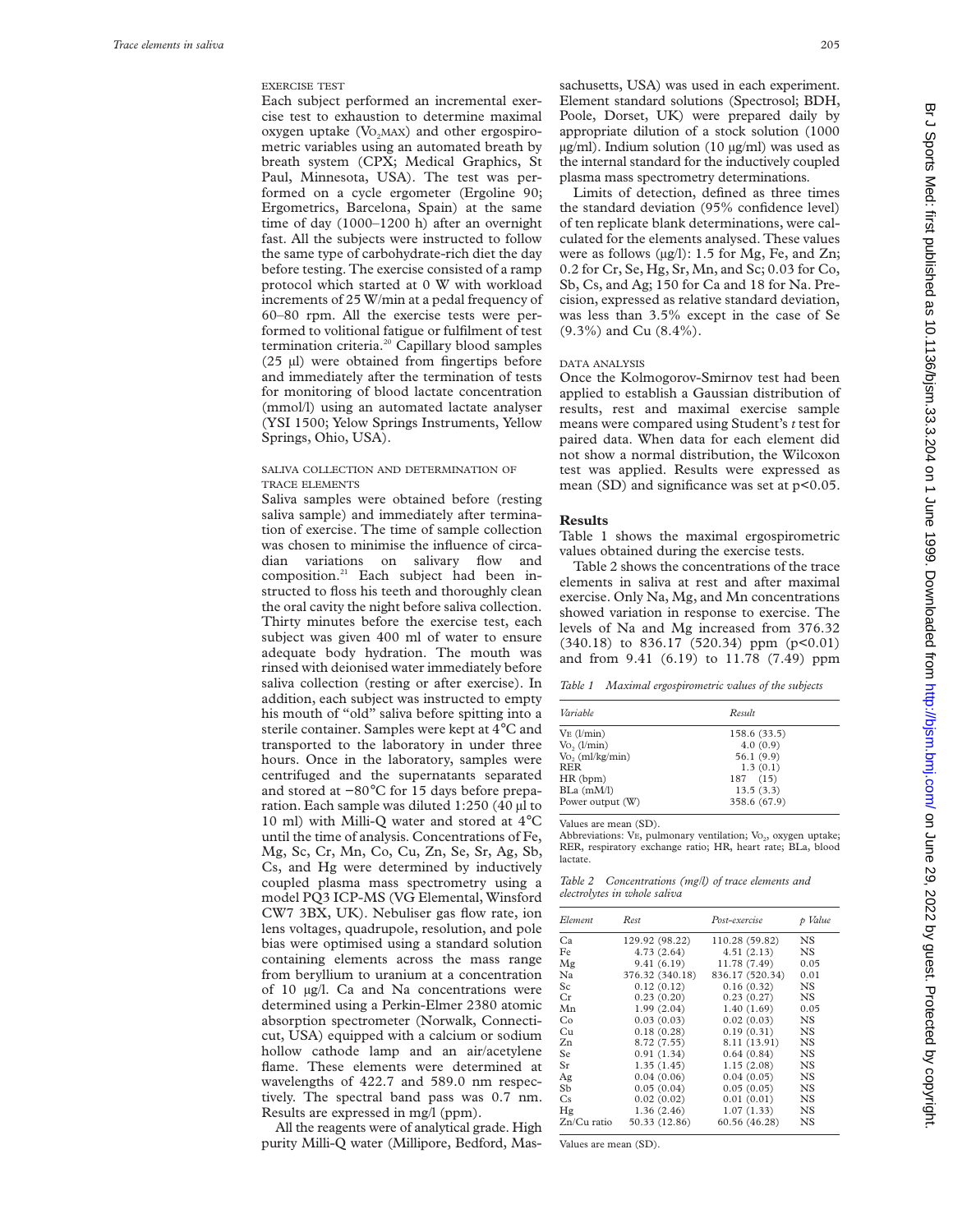(p<0.05) respectively. In contrast, Mn levels fell from 1.99 (2.04) to 1.40 (1.69) ppm (p<0.05) after the exercise test. Zn/Cu molar ratios were estimated in 10 of the subjects; no significant difference was found between the values found at rest and after exercise (50.33 (12.86) *v* 60.56 (46.28), p>0.05).

# **Discussion**

The change in concentration of some of the trace elements in saliva as a consequence of incremental physical exercise was the most significant finding. After the exercise test, Na and Mg concentrations showed a significant increase and Mn levels fell. Ergospirometric data confirmed that the exercise performed by subjects was intense and that criteria for  $Vo<sub>2</sub>MAX<sup>22</sup>$ had been met.

Although Zn, Cu, Fe, and Mn concentrations before the exercise test were comparable with those observed by Dugall *et al*<sup>9</sup> in children with dental caries, the resting levels of most of the salivary trace elements were in overall agreement with those reported for the healthy adult.<sup>23</sup> Nevertheless, the high degree of variability between subjects in the levels of trace element in resting saliva reported here has also been previously described.<sup>10</sup>

The increase in Na concentration attributed to physical exercise is in accordance with the findings of several authors<sup>17</sup> 18  $24$  25 and may be related to increased sympathetic activity during exercise. Indeed, sympathetic stimulation of salivary glands induces a decrease in salivary flow and an increase in the concentration of some of its constituents such as Na.<sup>17</sup> There are no directly comparable reports, however, to confirm the increase in Mg and decrease in Mn levels or the behaviour of the other trace elements in saliva after exercise. Furthermore, the possible explanations for the reported changes in Mg and Mn concentrations are speculative, as little is known about the site of secretion of either of these trace elements in the salivary glands. It may be hypothesised that the exercise induced decrease in salivary flow rate may lead to a low supply of capillary blood to the salivary glands which, in turn, may alter their reabsortive and secretory mechanisms. Such phenomena could be partly responsible for the increases in salivary concentrations of Na and Mg that may occur during exhaustive exercise.<sup>25</sup> Further, the increased levels of these two trace elements could be indicative of the â-adrenoceptor dependent ductal regulation of Na and Mg reabsorption. It is well known that saliva is not simply a transudate of blood plasma but that it also reflects the metabolic activity of the different salivary glands.<sup>6</sup> The use of non-stimulated mixed saliva does not permit specification of the changes occurring in each salivary gland in response to physical exercise. Furthermore, interpretation of our findings is limited by the fact that we did not measure salivary flow rate. Indeed, salivary flow—that is, from the parotid gland—may be altered with exertion<sup>21</sup> and could, at least partially, account for some of the exercise induced changes in salivary composition.

Several authors $9-11$  have associated changes in the concentrations of trace elements in saliva with the incidence of periodontal disease and dental caries in different population groups. Borella et al<sup>10</sup> showed during at least one year of follow up that Zn/Cu molar ratios were lower in subjects with decayed teeth. In the present investigation, exercise did not produce significant modifications to this ratio in the short term. Whether continuous exercise over the year would induce significant changes in Zn and Cu levels and/or a greater incidence of caries in subjects who exercise regularly is not known. Zaichk and Bagirov<sup>11</sup> found that adults with a greater incidence of periodontal disease showed increased resting salivary concentrations of Fe, Sc, Mn, Cr, Co, Cu, Se, Ag, and Hg and reduced concentrations of Zn. Based on the present increase in Na and Mg, and decrease in Mn levels, it seems that physical exercise does not produce a short term change in the composition of saliva with, in turn, no greater risk of periodontal disease or caries. Whether regular training produces significant changes in salivary composition requires investigation. Duggal *et al*<sup>9</sup> found that the concentrations of Cu and F showed a consistent inverse relation to the incidence of caries in children, but the elements Zn, Fe, and Mn did not. In this study, there was no short term change in Cu concentration after exercise. Loss of tooth mineral<sup>26</sup> has been related to a decrease in the pH of saliva, although some authors<sup>21 25</sup> report no changes in pH attributable to exercise. However, the effect of exercise on pH was not studied in this investigation.

It may be concluded that intense physical exercise produced significant change in the saliva concentrations of only three of the 16 elements analysed. It is felt that future investigations should focus on whether significant modification in salivary composition takes place in subjects who exercise regularly and whether these putative changes could lead to a greater incidence of periodontal disease, caries, and/or disorders of oral function.

This investigation was funded by a grant from the Universidad Complutense, Madrid. The authors would like to thank Ana Burton for the translation of the manuscript.

- 1 Orstavik D, Kraus FW. The acquired pellicle: immunofluorescent demonstration of specific proteins. *J Oral Pathol* 1973; **2**:68–76.
- 2 Rolla G, Ciardi JE, Bowen WH. Identification of IgA, IgG, lysozyme, albumin, alpha-amylase and glucosyltransferase in the protein layer adsorbed to hydroxyapatite from whole saliva. *Scandinavian Journal of Dental Research* 1983;**91** : saliva. - S<br>186–90.
- 3 Hay DI. *Cariology today*. Basel: Karger, 1984:98–108.
- 4 Henkin RI, Schechter PJ, Hoye RC, *et al*. Idiopathic hypogeusia with dysgeusia, hyposmia, and dysosmia. A new syndrome. *JAMA* 1971;**217**:434–40.
- 5 Shatzman AR, Henkin RI. Gustin concentration changes relative to salivary zinc and taste in humans. *Proc Natl Acad Sci USA* 1981;**78**:3867–71.
- 6 Olmez I, Gulovalli MC, Gordon GE,*et al*. Trace elements in human parotid saliva. *Biol Trace Elem Res* 1988;**17**:259–70.
- 7 Dreizen S, Levy BM. Comparative concentrations of selected trace metals in human and marmoset saliva. *Arch Oral Biol* 1970;**15**:179–88.
- 8 Schamschula RJ, Adkins BL, Barmes DE, et al. Caries<br>experience and the mineral content of plaque in a primitive<br>population in New Guinea. *J Dent Res* 1977;56:C62-70.<br>9 Duggal MS, Chawla HS, Curzon ME. A study of the
- relationship between trace elements in saliva and dental caries in children. *Arch Oral Biol* 1991;**36**:881–4.